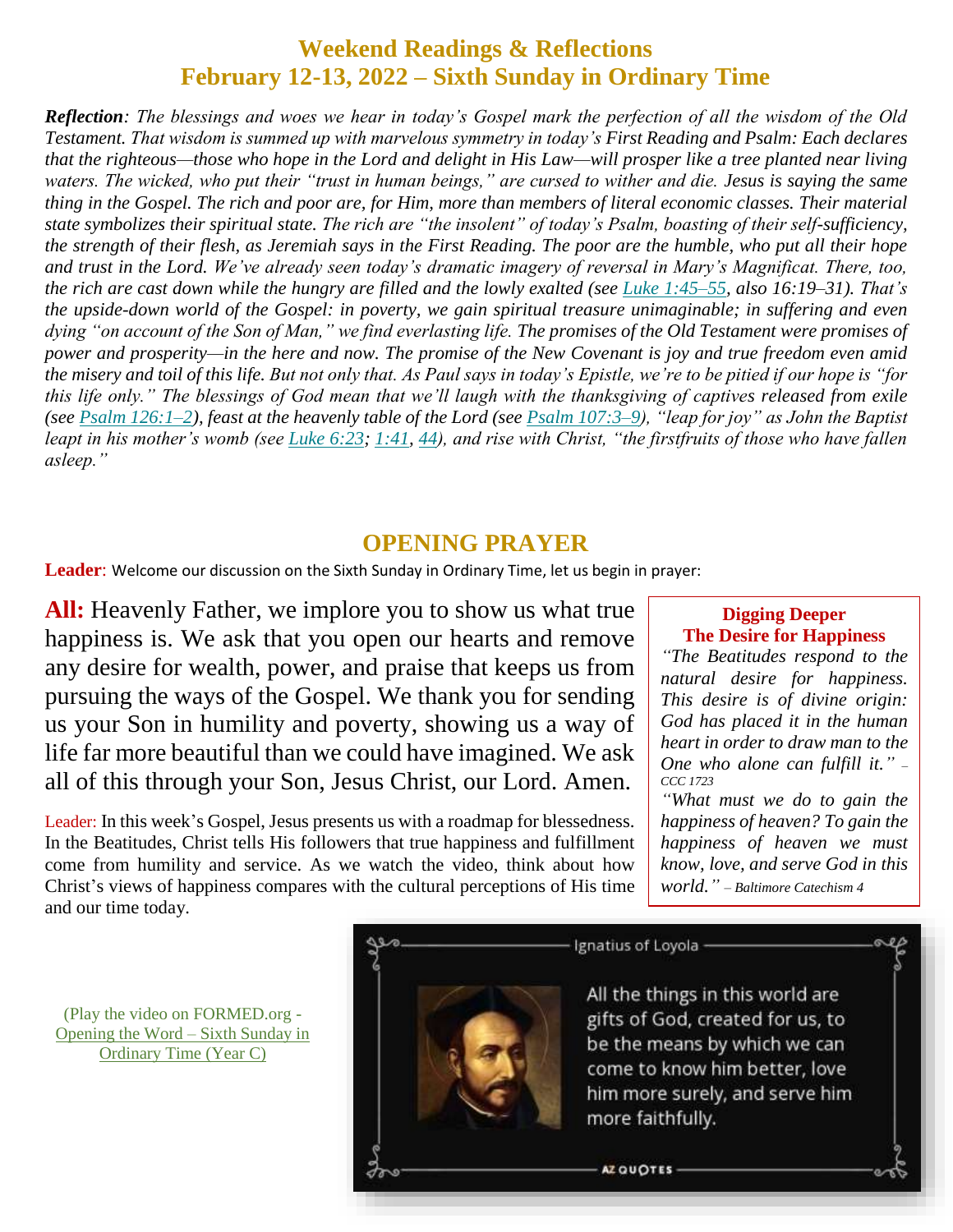#### **FIRST READING** ~ Jeremiah 17:5-8 <sup>~</sup>

Thus says the LORD: Cursed is the one who trusts in human beings, who seeks his strength in flesh, whose heart turns away from the LORD. He is like a barren bush in the desert that enjoys no change of season, but stands in a lava waste, a salt and empty earth. Blessed is the one who trusts in the LORD, whose hope is the LORD. He is like a tree planted beside the waters that stretches out its roots to the stream: it fears not the heat when it comes; its leaves stay green; in the year of drought it shows no distress, but still bears fruit.

*Jeremiah shares a blessing and curse prophecy which is frequent in the Old Testament. It is designed to wake us up and help us think. He warns against trusting in mere mortals. Even powerful personalities can lead us astray. Only the Lord is worthy of our trust and when we invite God to guide our lives, even disaster won't destroy us.* 

- *Allow your imagination to ponder the two images – a barren bush in the dry salty desert versus a tree always bearing fruit beside a stream. What strikes you as you see yourself in these images?*
- *Trust and fear are often linked. What do you most fear losing in life? Talk to God about how that impacts your trust.*

### **SECOND READING** ~ 1 Corinthians 15:12, 16-20 ~

Brothers and sisters: If Christ is preached as raised from the dead, how can some among you say there is no resurrection of the dead? If the dead are not raised, neither has Christ been raised, and if Christ has not been raised, your faith is vain; you are still in your sins. Then those who have fallen asleep in Christ have perished. If for this life only we have hoped in Christ, we are the most pitiable people of all. But now Christ has been raised from the dead, the firstfruits of those who have fallen asleep.



*St Paul speaks to some in Corinth who do not believe in the Resurrection.* 

*They struggle to believe that our bodies could be glorified in heaven. St Paul makes it clear that Jesus' Resurrection is central to our Faith which becomes most pitiable unless we believe Jesus is Lord. His birth, life, teaching, death, resurrection, and ascension are one continuous salvation event. God reveals his eternal love and desire that we be with Him forever and then provides the way where we become one with Christ through Baptism and the Holy Spirit.* 

 *As you reflect on your Baptism, what links can you see between Baptism and Resurrection? N.T. Wright says, "Jesus' Resurrection is the beginning of God's new project not to snatch people away from earth to heaven but to colonize earth the life of heaven." How do you react to that statement?*

*We never say Jesus 'has' risen. We proclaim, 'Jesus IS Risen'. "Christ has died, Christ is Risen, Christ will come again." Our belief in the resurrection of our bodies(Creed) is established through the Resurrection of Christ.* 

 *How deep is your conviction that 'Jesus is Lord' and how does that impact your daily choices and decisions? Who do you really put your trust in? Talk with God about your belief or struggles. Try praying, "Lord I believe, help my unbelief."*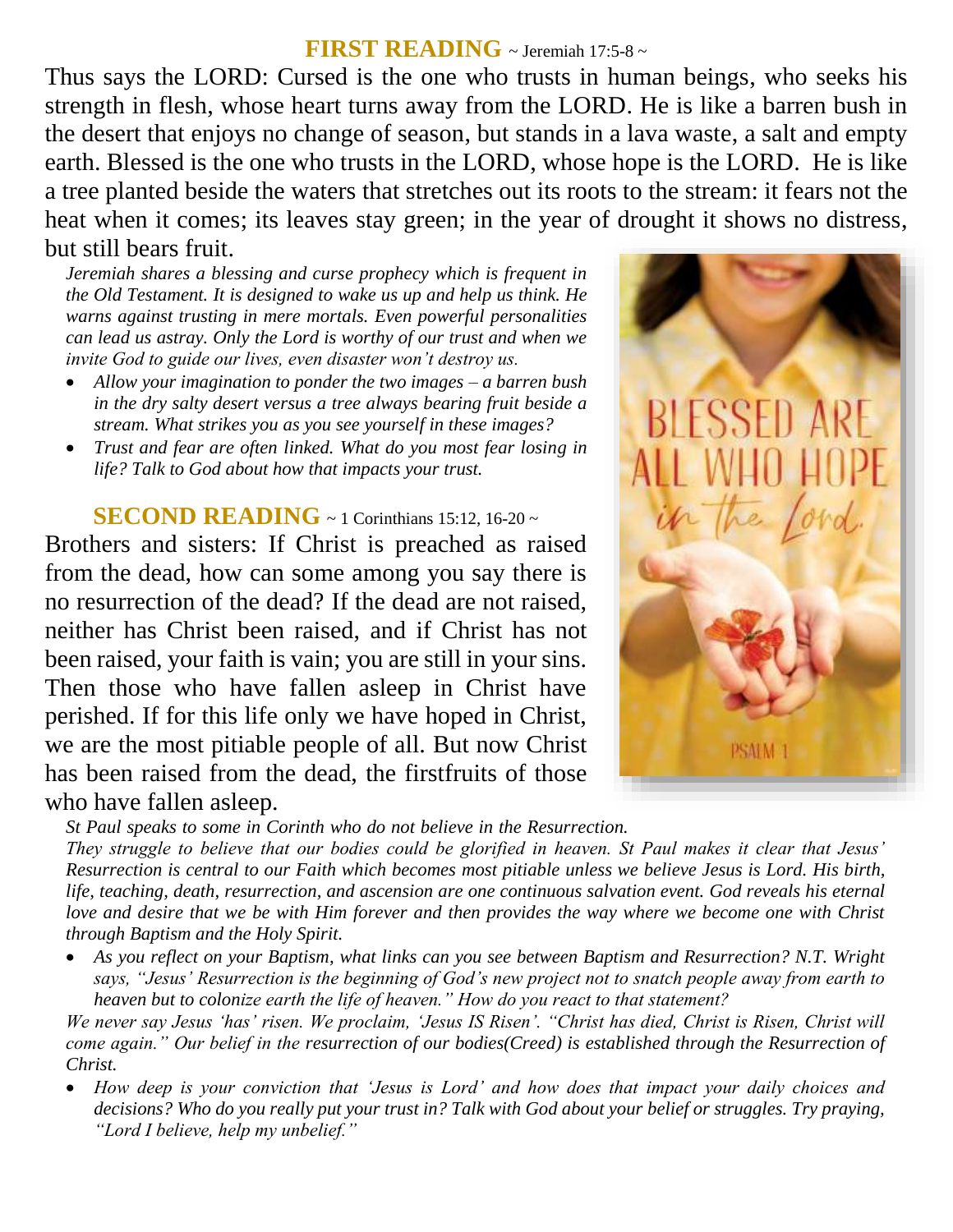#### **GOSPEL** ~ Luke 6:17, 20-26 <sup>~</sup>

Jesus came down with the Twelve and stood on a stretch of level ground with a great crowd of his disciples and a large number of the people from all Judea and Jerusalem and the coastal region of Tyre and Sidon. And raising his eyes toward his disciples he said: "Blessed are you who are poor, for the kingdom of God is yours. Blessed are you who are now hungry, for you will be satisfied. Blessed are you who are now weeping, for you will laugh. Blessed are you when people hate you, and when they exclude and insult you, and denounce your name as evil on account of the Son of Man. Rejoice and leap for joy on that day! Behold, your reward will be great in heaven. For their ancestors treated the prophets in the same way. But woe to you who are rich, for you have received your consolation. Woe to you who are filled now, for you will be hungry. Woe to you who laugh now, for you will grieve and weep. Woe to you when all speak well of you, for their ancestors treated the false prophets in this way."

*Jesus has just spent the night in prayer, chosen the twelve and he sits them down. The stage is set for his most important teaching: The Beatitudes. Nowhere in Luke does the Gospel challenge us so severely. What are my ultimate pursuits? What world order am I living for? What measurement system of success am I committed to? Am I on the side of the poor and hungry or the rich and the full? What does your lifestyle and actions show? Are you good news to the poor? (note Luke means primarily economically poor not the tamer 'poor in spirit' of Matthew). We sometimes speak of these teachings as "BE-Attitudes". It seems that the choices we make 'now' will impact us for eternity.* 

*What do you think Jesus means?*

*The Beatitudes bring together a clashing of two ideas and worldviews. It causes a conflict within us. All things being equal, to have riches and to be full is a good. But the of our world is inequality. The status quo is unacceptable for God and Jesus' disciples. Luke's version of the Beatitudes does not let Christians off the hook. There will be a radical reversal of fortune in God's judgement. Woe to you who are rich, filled, who can laugh now.* 

 *How can I proclaim, 'Jesus is Lord' with integrity and not take this teaching seriously? What is your reaction?*



### **MEDITATION**

When you encounter misfortune, grief, or tragic loss, how do you respond? With fear or faith? With passive resignation or with patient hope and trust in God? We know from experience that no one can escape all of the inevitable trials of life - pain, suffering, sickness, and death. When Jesus began to teach his disciples he gave them a "way of happiness" that transcends every difficulty and trouble that can weigh us down with